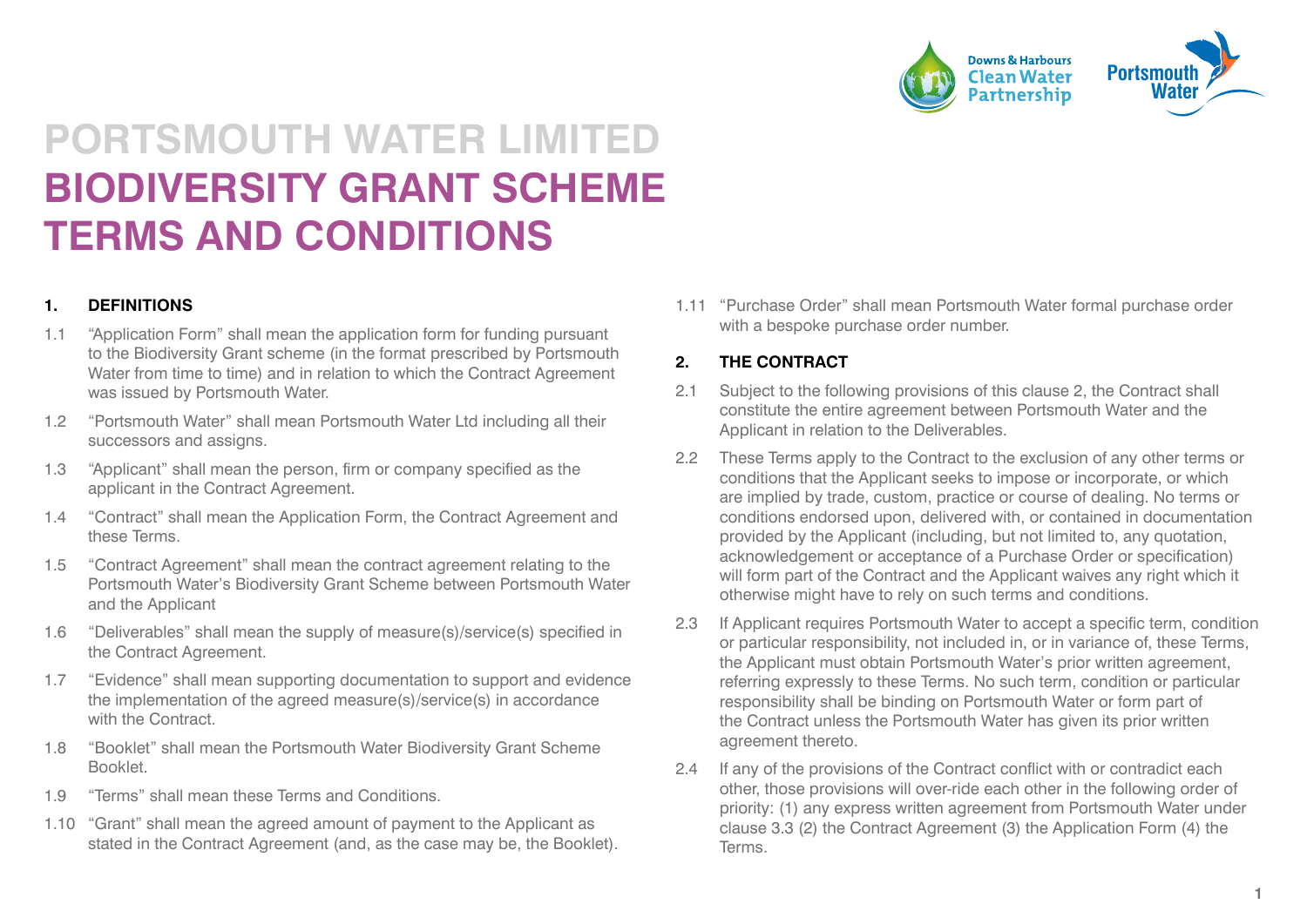2.5 The Applicant cannot assign or transfer any rights or obligations under the Contract to any third party without the prior written consent of Portsmouth Water which consent shall be in the absolute discretion of Portsmouth **Water** 

# **3. PAYMENTS**

- 3.1 Following the submission and approval of the application, Portsmouth Water shall pay the Applicant 85% of the sum of the application.
- 3.2 The Applicant must produce a short final report including before and after photos, accounts and how objectives have been met to be submitted within 1 month of project completion. Once this has been received the final part of the funding (15% of total grant awarded) will be paid.

# **4. SPECIFICATIONS**

- 4.1 The description, specification, quantity, quality and performance of Deliverables must be as specified in the Contract and the Booklet.
- 4.2 All Deliverables will comply with all applicable statutory regulations and other regulatory requirements.
- 4.3 Portsmouth Water may carry out inspection of Contract after completion, but also during implementation subject to reasonable notice. If, as a result of the inspection. Portsmouth Water is not satisfied that the quality conforms with the Contract and the Booklet, the Applicant will take such steps as are necessary to provide justification and where possible ensure compliance. If, after all reasonable opportunities are taken, Portsmouth Water is still not satisfied; Portsmouth Water may terminate the Contract without liability to the Applicant.
- 4.4 Due to regulatory requirements of Portsmouth Water's business, the Applicant will provide, if requested, information as to how Deliverables were performed. The Applicant will keep adequate records, including full traceability where goods are deemed safety critical or conform to legal or regulatory requirements, for that purpose for at least two years after completion of Performance.

# **5. DELIVERY AND RISK**

5.1 Deliverables must be completed before or by the date(s) stated in the Contract unless otherwise agreed by Portsmouth Water in writing.

- 5.2 The date of delivery, and the performance of any Deliverables, will be of the essence of this Contract unless otherwise stated and agreed.
- 5.3 If the Applicant is delayed in completing the contract by any omission by Portsmouth Water then the Applicant will inform Portsmouth Water of resultant delay. Portsmouth Water will agree with the Applicant a revised delivery/completion date.
- 5.4 If the Applicant cannot complete the Deliverables by the date(s) stated in the Contract due to circumstances beyond the Applicants reasonable control, the Applicant must give written notice without undue delay to Portsmouth Water of such circumstances, the likely extent of the delay, the steps the Applicant is taking to mitigate the delay and any other details or information that Portsmouth Water may reasonably request. Portsmouth Water (in its sole discretion) may agree an extension of the date for the completion of the Deliverables or it may elect to terminate the Contract without further liability to the Applicant.
- 5.5 The Applicant must have management control of the land intended for the carrying out of the Deliverables for the relevant period for undertaking and completing the Deliverables. If the Applicant does not have sufficient management control of the land, the Applicant must procure that appropriate persons countersign a declaration to confirm they agree to fulfil the terms of the Contract.
- 5.6 The Applicant must notify Portsmouth Water as soon as possible, or in any event- within 30 days of there being a change of occupation of the land during the period for undertaking and completing the Deliverables (including sales, termination of tenancies and death or incapacity of current owners). The Applicant must notify prospective future owners/ tenants of the land concerned of the Deliverables planned, ongoing and undertaken (including any ongoing maintenance obligations that may have been agreed with Portsmouth Water).

### **6. WARRANTIES AND LIABILITY**

- 6.1 The Applicant agrees that:
- 6.1.1 any service will be performed by appropriately qualified and trained personnel;
- 6.1.2 the Deliverables will be implemented within the timeframe provided in the Contract;